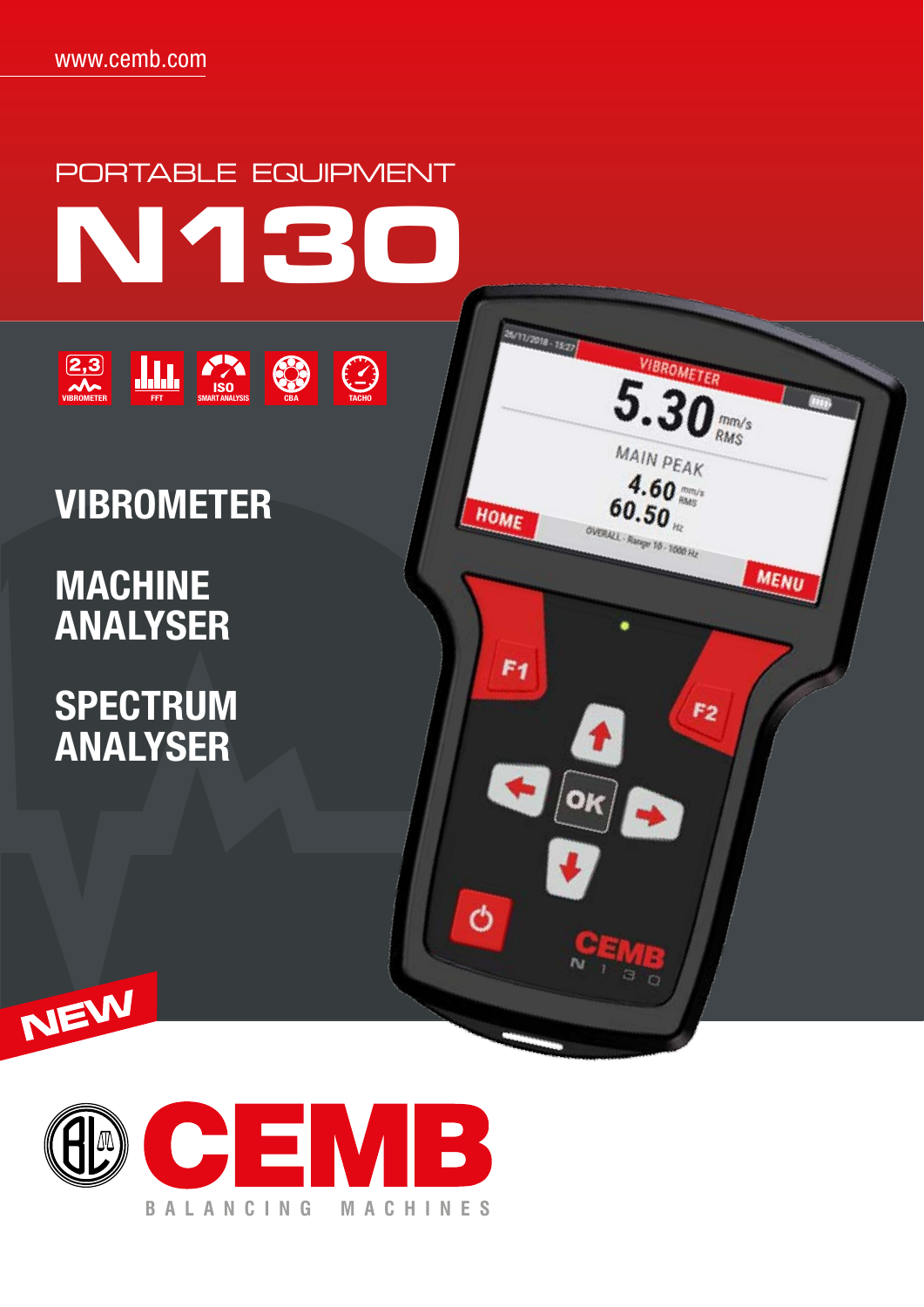# **N130** PORTABLE EQUIPMENT



# STANDARD ACCESSORIES

| No.1 accelerometer transducer 100mV/g   |
|-----------------------------------------|
| No.1 magnetic base $\varnothing$ 25mm   |
| No.1 probe                              |
| No.1 transducer connection cable L 2m   |
| No.1 USB stick with manuals             |
| Battery charger with multiplug adapters |
| Carrying case                           |
| Micro USB Cable                         |

# OPTIONAL ACCESSORIES

No.1 Photocell complete with upright and magnetic base

- No.1 Connection cable 5m for transducer
- No.1 Connection cable 5m for photocell
- No.1 Extension cable 10m for transducer
- No.1 Extension cable 10m for photocell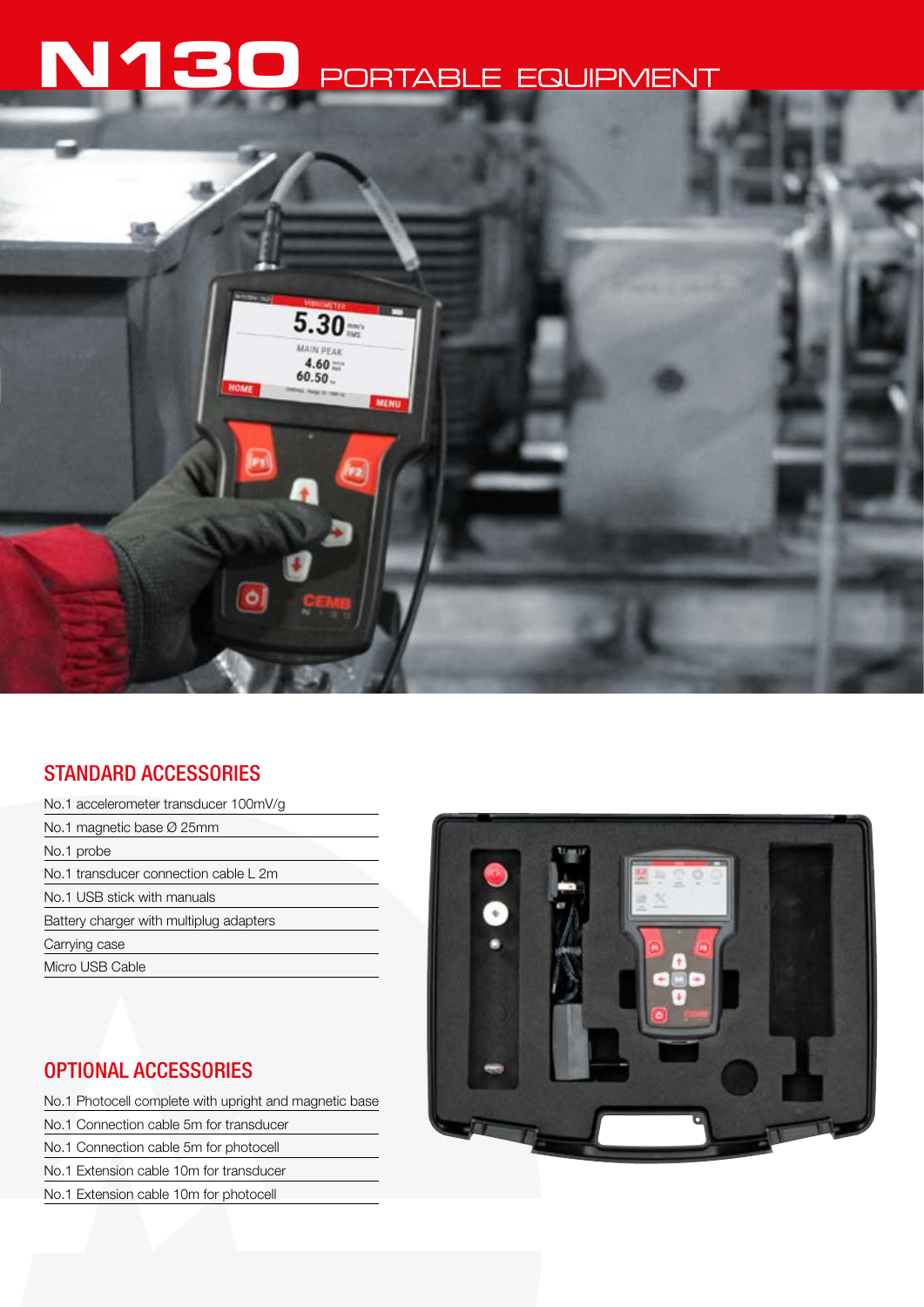# The smart solution for vibration analysis



# Intuitive functions under full control

10 KHz Vibrometer and Machine Analyzer

- $\blacksquare$  4.3" color graphic display Very high luminosity and contrast for sunlight use Wide view angle
- Enhanced click keyboard  $\blacksquare$ Optimal tactile feedback Designed for gloves use
- Heavy duty and metallic connectors
- Fast measure
- Huge memory space

14.8 GByte, expandible to 128 GByte 1000+ measures for each type

Easy reporting ř. Screenshot display capture and save Smart route data store Output file: JSON format Micro USB 2.0 data port

# VIBROMETER & TACHO



- Big readable characters
- Overall with main peak
- 1x fundamental with phase
- Speed rotation

# SMART ANALYSIS



- Machine troubleshoot at a glance
- Vibration root cause identification
- Step by step according ISO10816-3
- Automatic speed detection



- Graphic zoom
- Peak cursors
- Autoscale feature
- List of main peaks

# BEARING ANALYSIS



- Based on envelope algorithm
- Bearing condition evaluation
- Store CBA value for trend analysis and predictive maintenance

# HIGH RESOLUTION FFT **INTELLIGENT DATA SAVING**

|          | $-2$ | $-1$          |                | 15.1   | 8        | ×                   |    |  |
|----------|------|---------------|----------------|--------|----------|---------------------|----|--|
| <b>B</b> | M.   |               |                | ٠<br>т | ×<br>- 7 | $\blacksquare$<br>× |    |  |
| ×        | $-1$ | $\rightarrow$ |                | a      | ٠        | 223                 | U. |  |
|          | $-2$ | $\mathbf{r}$  | <b>DB</b><br>٠ | W      |          |                     |    |  |

STEP 1: Enter the machine name



STEP 2: Select the bearing



STEP 3: Enter the X, Y or Z direction